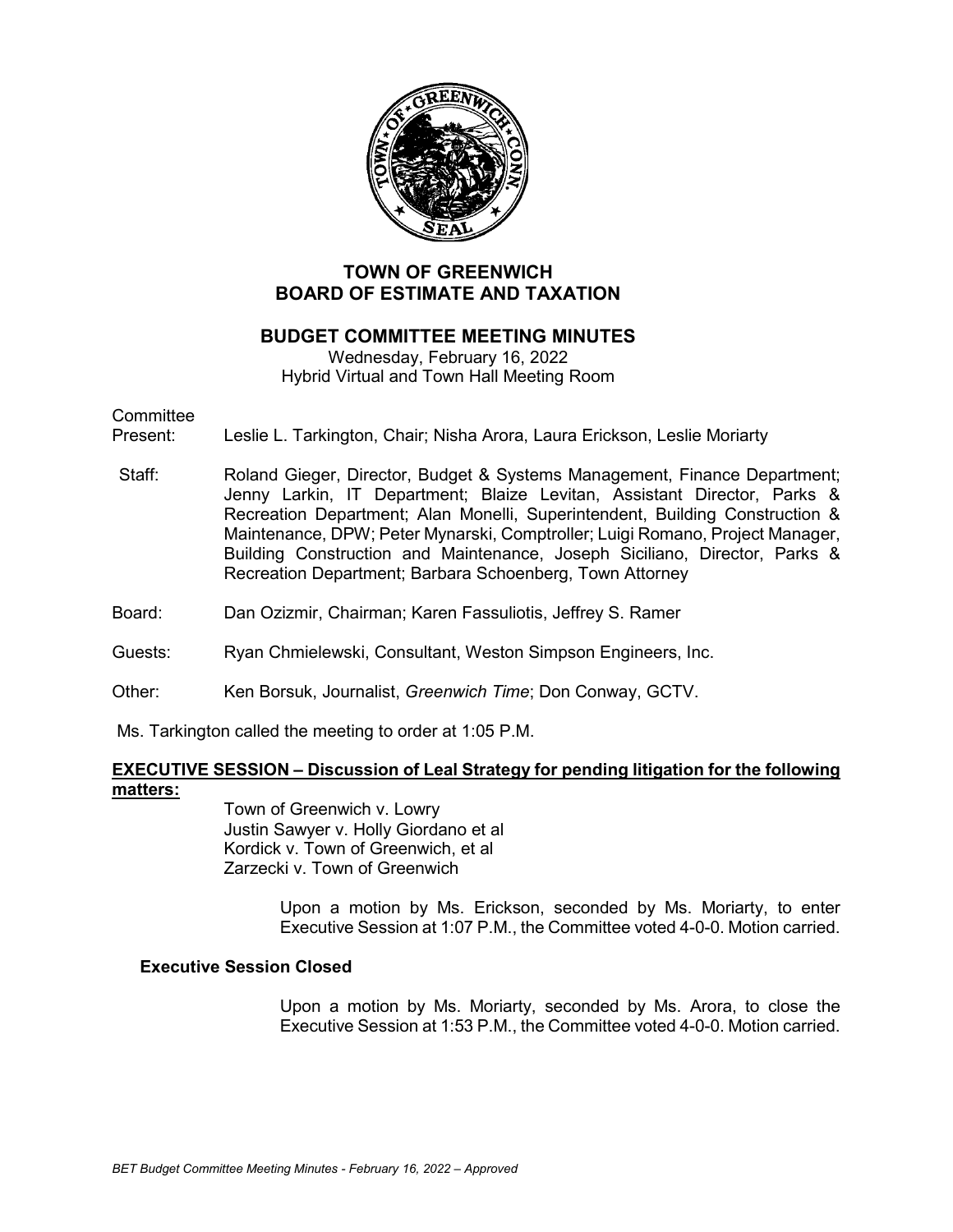### **Request for Budget Adjustments Department Amount Purpose**

### **BA-1 Board of Assessment Appeals \$3,500 Additional Appropriation A136 51300 Temporary Salaries**

Mr. Mynarski presented Mark Pruner's, Chairman of the Board of Assessment Appeals, request for an additional appropriation of \$3,500 for temporary salaries for additional clerical assistance in anticipation of a higher volume of residential appeals following the 2021 Grand List Property Revaluation.

> Upon a motion by Ms. Moriarty, seconded by Ms. Arora, to approve an additional appropriation of \$3,500 for clerical assistance for Board of Assessment Appeals Hearings, the Committee voted 3-0-1 (Abstain: Erickson) and to recommend it to the full BET as a Routine Application. Motion carried.

| <b>ED-7</b> | <b>Board of Education</b> | <b><i>\$XXXXX</i></b> | Withdrawn |
|-------------|---------------------------|-----------------------|-----------|
|             |                           |                       |           |

| <b>PR-1</b> | <b>Parks &amp; Recreation</b> | \$150,000 | <b>Release of Conditions</b> |
|-------------|-------------------------------|-----------|------------------------------|
|             | Z822 2002 22378               |           | Field Master Plan Design     |

Mr. Levitan requested the release of conditions on \$150,000 to continue work on the Field Master Plan. He indicated that the information requested for the release had been presented during Parks & Recreation's Budget Departmental Review Hearing and described the cost breakout of water table testing, soil sample testing and research for placement of drainage, if necessary. The initial parks selected include: Upper Havemeyer, Moretti, Central Middle School sport field, Binney Park sport field and Eastern Greenwich Civic Center. A Professional Services RFP will be included in this design phase.

The project's landscape architect consultant, Mr. Chmielowski, commented that the completion of this design phase would provide a baseline for each site and would allow prioritization based on findings.

> Upon a motion by Ms. Moriarty, seconded by Ms. Erickson, to release conditions on the \$150,000 for the Field Master Plan Design phase, the Committee voted 4-0-0 to recommend the Application to the full BET as a Routine Application. Motion carried.

| <b>PS-1</b> | <b>Parking Services</b> | \$1,000,000 | <b>Release of Conditions</b>   |
|-------------|-------------------------|-------------|--------------------------------|
|             | G219 Various            |             | <b>Parking Services Budget</b> |

Mr. Gieger restated the Department's year-to-date financial statement after adjusting Parking Service budget accounts initially presented during its Budget Departmental Review Hearing. A lapsed Capital Budget item was also reestablished.

> Upon a motion by Ms. Erickson, seconded by Ms. Arora, to release conditions on \$1,000,000 for the Parking Services budget, the Committee voted 4-0-0 to recommend the Application to the full BET as a Routine Application. Motion carried.

| <b>PW-2</b> | <b>Public Works</b> | \$4,040,000 | <b>Additional Appropriation</b> |
|-------------|---------------------|-------------|---------------------------------|
|             | B345 56560 22326    |             | Eastern Greenwich CC            |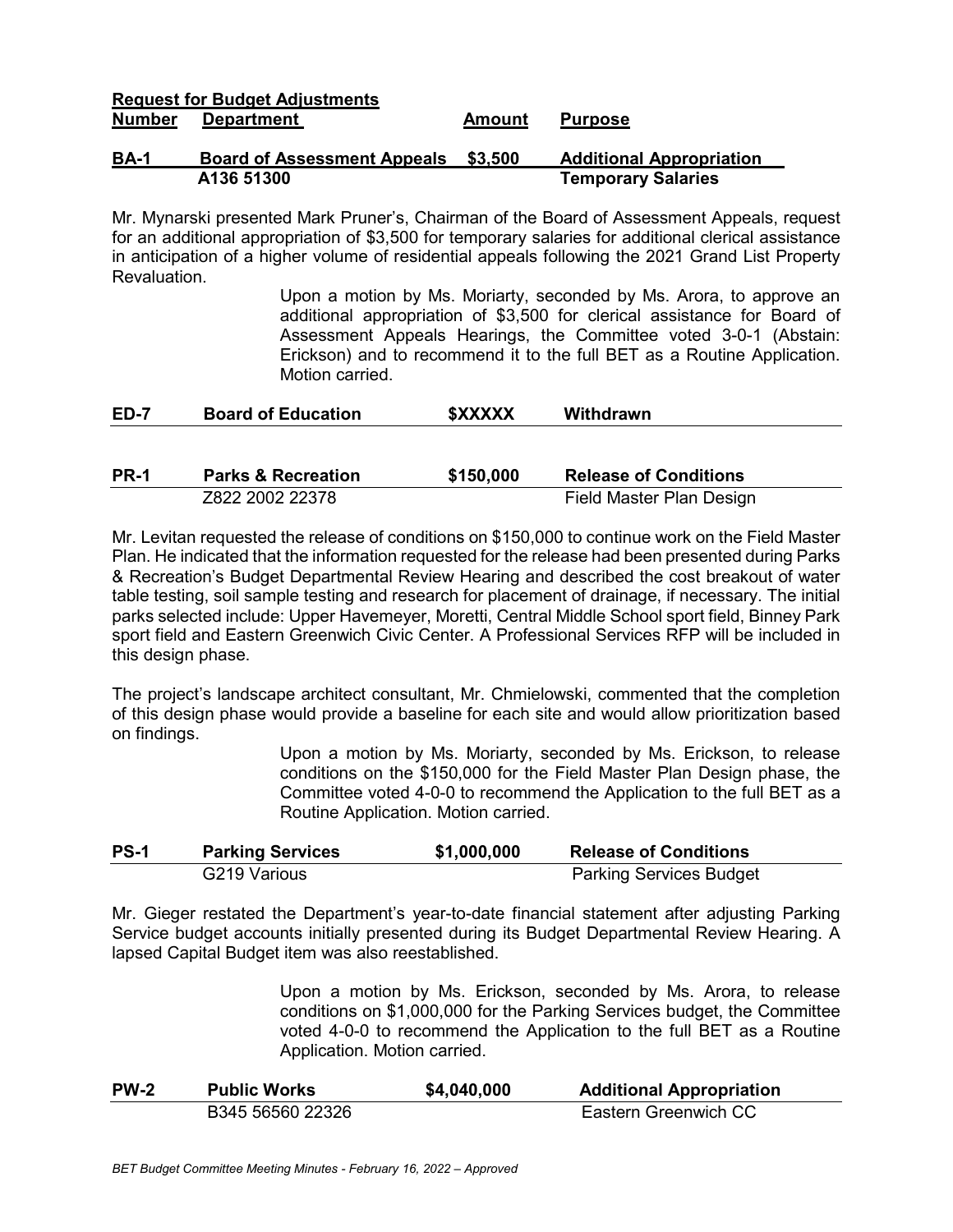Mr. Monelli explained that 12 vendors had responded to the RFB for the rebuilding of the Eastern Greenwich Civic Center but even accepting the lowest bidder meant a shortfall of \$4,040,000. After including everything requested by Planning & Zoning and the Architectural Review Board, the Professional Construction Services estimator concurred that the timing of the bidding was responsible for the higher cost beyond Public Works estimates. Discussion centered around that the primary areas of cost increase included the commodity, steel, and that two-thirds of the cost increase by trade was in Earth Works. Ms. Arora would abstain as the bid had gone out during the third and fourth quarter of 2021 when supply/demand for certain materials including steel were at unprecedented highs, and the \$2.6 million for Earth Works did not have a public works estimate at the time of bid required to evaluate the bid item

> Upon a motion by Ms. Moriarty, seconded by Ms. Erickson, to approve the additional appropriation of \$4,040,000, the Committee voted 3-0-1 (Abstain: Arora) and to recommend the Application to the full BET as a Non-Routine Application. Motion carried.

| $F1-2$ | <b>Finance Department</b> | \$4,040,000 | <b>Authorizing Bonding Resolution</b> |
|--------|---------------------------|-------------|---------------------------------------|
|        | B345 56560 22326          |             | <b>Financing Eastern Greenwich CC</b> |

The Bonding Resolution to accompany the Easter Greenwich Civic Center was presented.

Upon a motion by Ms. Moriarty, seconded by Ms. Arora, to authorize a Bonding Resolution of \$4,040,000 to finance the additional appropriation for the Eastern Greenwich Civic Center, the Committee voted 4-0-0 to approve the Application and forward it to the full BET as a Non-Routine Application.

### **NEW BUSINESS**

### • **Economic Conditions Report**

Mr. Gieger reviewed the Town's financial position to date and reported that revenues of Conveyance taxes and Building Permits, although slowing, continued to be strong. He highlighted that revenue was \$800,000 ahead of budget. Tax collection was \$32 million ahead of previous year but noted that the Governor's Executive Orders deferred the deadline for property tax payments until April in 2021. State reimbursement for bridges contributed \$5 million to the total revenue. Expenses included \$10 million in debt service; however, expenses were down \$4 million with the recognition of the bond premium from February 2021.

Chairman Tarkington noted that the Bureau of Labor Statistics cost of living for the area was up 1.1% for the month totaling 5.1% increase for the year.

### **Approval of BET Budget Committee Meeting Minutes**

Upon a motion by Ms. Erickson, seconded by Ms. Arora, to approve the Minutes of the Regular BET Budget Committee Meeting of January 11, 2022, the BET Budget Committee voted 4-0-0. Motion carried.

### **ADJOURNMENT**

Upon a motion by Ms. Erickson, seconded by Ms. Arora, to adjourn the meeting at 3:37 P.M., the Committee voted 4-0-0. Motion carried.